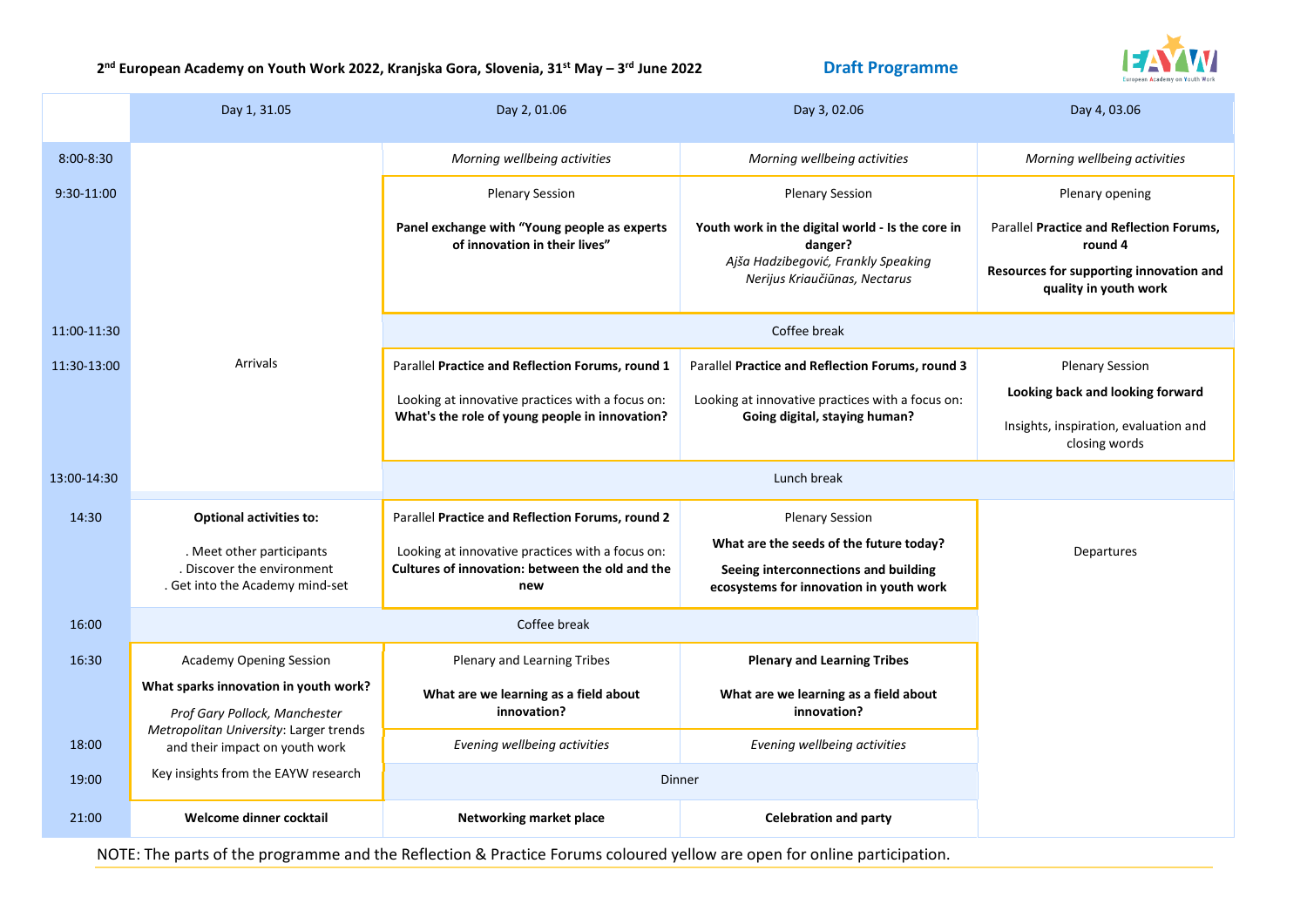

## **Practice & Reflection Forums: contributors and practices**

|                | Name of contributor                                          | Country of<br>residence | Title of the practice example                                                                                                                                | Institution/organisation supporting the practice example                                                                                                                                                       |  |  |
|----------------|--------------------------------------------------------------|-------------------------|--------------------------------------------------------------------------------------------------------------------------------------------------------------|----------------------------------------------------------------------------------------------------------------------------------------------------------------------------------------------------------------|--|--|
|                | Round 1: What is the role of young people in innovation?     |                         |                                                                                                                                                              |                                                                                                                                                                                                                |  |  |
| $\mathbf{1}$   | Mateja Morić                                                 | Slovenia                | Beyond Youth Work: Holistic and Participatory Based Approach to<br>Addressing Young People's Unmet Needs                                                     | Ljubljana Pride Association                                                                                                                                                                                    |  |  |
|                | Katie Prendergast                                            | Ireland                 | ISAVE Inclusive Self-Advocacy Education and Empowerment for<br>Young Refugees and Asylum Seekers living in temporary<br>accommodations, Erasmus Plus project | Partners: The Gaiety School of Acting (Ireland), The Scoop Foundation (Ireland),<br>IGAM (Turkey), Greek Forum of Refugees (Greece), Freiwilligen-Zentrum Augsburg<br>(Germany)                                |  |  |
| $\overline{2}$ | Mario Žuliček                                                | Croatia                 | City for Youth                                                                                                                                               | Association of Cities of the Republic of Croatia                                                                                                                                                               |  |  |
|                | Ion Donea                                                    | Republic of<br>Moldova  | Supporting the development of Youth Work at the local level<br>through Youth Centers                                                                         | UNFPA Moldova, Ministry of Education, Culture and Research of the Republic of<br>Moldova and the Swiss Agency for Development and Cooperation                                                                  |  |  |
| 3              | Jessica Alexandra Sousa<br>Soares                            | Portugal                | Academia de Ativismo (Academy of Activism)                                                                                                                   | Animar - Associação Portuguesa para o Desenvolvimento Local (Portuguese Network<br>for Local Development) in partnership with Instituto Marguês Valle Flôr \ FES<br>Portugal \  EcoGerminar                    |  |  |
|                | Aušrinė Diržinskaitė-<br>Kazlauskienė                        | Lithuania               | From initiative to network: how to seed and cultivate youth grass-<br>roots movement?                                                                        | Europos namai (House of Europe)                                                                                                                                                                                |  |  |
|                | Aga Byrczek                                                  | Spain                   | Tools and approaches for working with young people against<br>(invisible) racism and other micro-aggressions.                                                | Cazalla Intercultural                                                                                                                                                                                          |  |  |
| 4              | Akin Fatih De Vos                                            | Belgium                 | "Beastig" - hip hop boot camps for Belgium's disadvantaged youth                                                                                             | Graffiti vzw                                                                                                                                                                                                   |  |  |
|                | Ksenja Perko                                                 | Slovenia                | The transformation of unusable city bus into a mobile youth centre                                                                                           | Public institute Mladi zmaji                                                                                                                                                                                   |  |  |
|                | Round 2: Cultures of Innovation: between the old and the new |                         |                                                                                                                                                              |                                                                                                                                                                                                                |  |  |
| 1              | Etch Kalala Mabuluki &<br>Lasse Siurala                      | France/<br>Finland      | A new approach to integrated youth policy - Reflecting on history,<br>admitting failures and focusing on collaborative governance                            | University of Rennes and Tallinn University                                                                                                                                                                    |  |  |
|                | Miriam Teuma                                                 | Malta                   | Development and Implementation of a new Youth Policy for Malta                                                                                               | Agenzija Zghazagh - The Maltese Youth Agency                                                                                                                                                                   |  |  |
| 2              | <b>Timmy Boutsen</b>                                         | Belgium                 | Research project on the impact of youth work                                                                                                                 | "De Ambrassade vzw", expertise centrum on Youth Work, Youth Policy & Youth<br>Information Belgium-FL, in collaboration with "University College Leuven-Limburg<br>(UCLL)", expertise center Inclusive Society. |  |  |
|                | Alicia Holzschuh & Laszlo<br>Milutinovits                    | Germany/<br>France      | The European Youth Work Agenda - a new framework for<br>strengthening and further developing youth work in Europe!                                           | Jugend für Europa (German National Agency for Erasmus+, youth field, and the<br>European Solidarity Corps) and Council of Europe - European Commission Youth<br>Partnership                                    |  |  |

NOTE: The parts of the programme and the Reflection & Practice Forums coloured yellow are open for online participation.